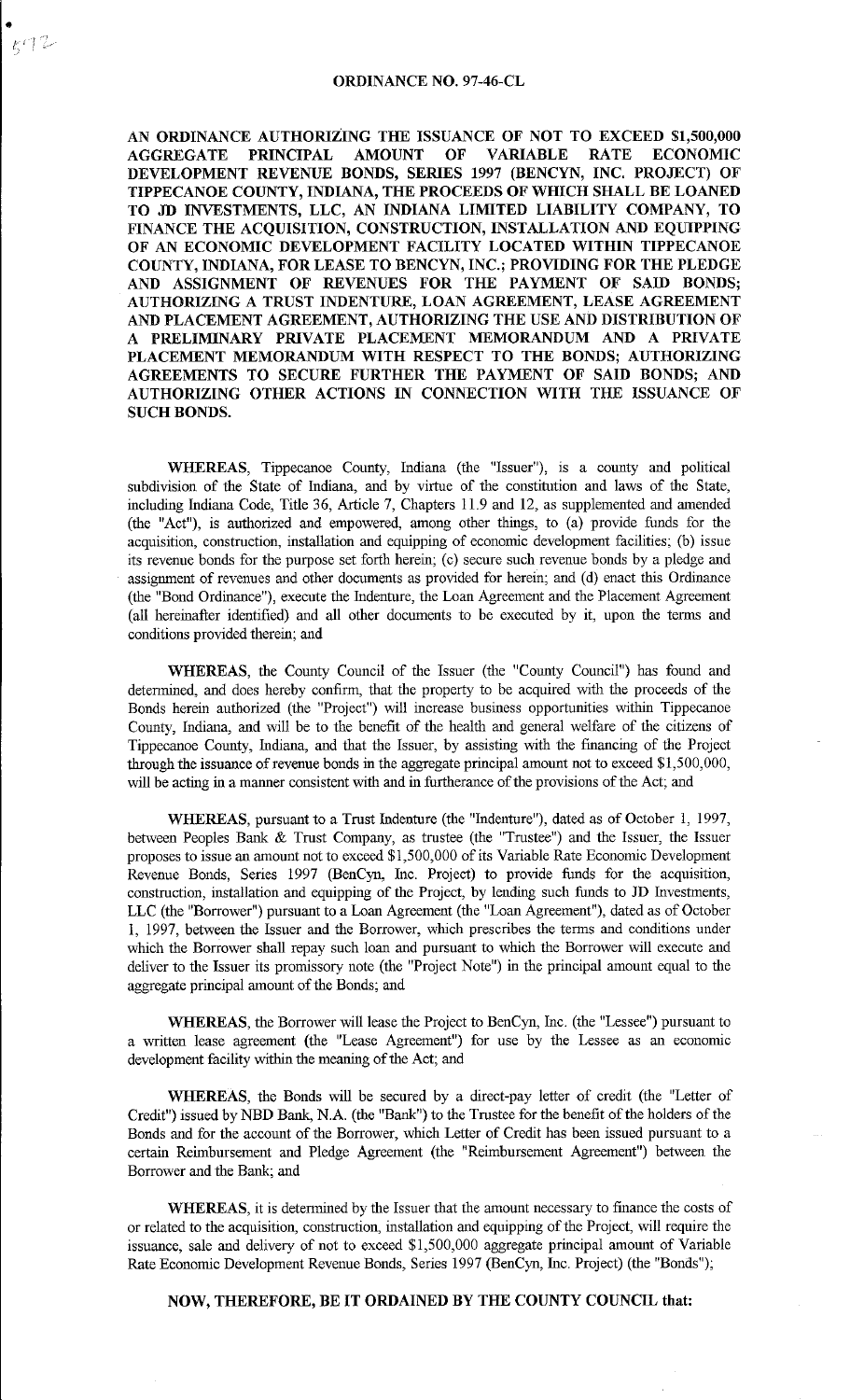•

Any reference herein to the Issuer, or to any officers thereof, shall include those which succeed to their functions, duties or responsibilities pursuant to or by operation of law or who are lawfully performing their functions.

Unless the context shall otherwise indicate, words importing the singular number shall include the plural number, and vice versa, and the terms "hereof," "hereby," "hereto," "hereunder," and similar terms, mean this Bond Ordinance.

2. Detennination of Issuer. At a meeting open to the public held on August 18, 1997, by the Tippecanoe County Economic Development Commission (the "Commission"), the Commission adopted certain Resolutions and issued a Report and Findings of Fact, finding, among other things, that the proposed financing will be of benefit to the health and general welfare of the citizens of Tippecanoe County, Indiana and complies with the provisions of the Act. The County Council hereby acknowledges the Commission's Report and Findings of Fact.

At a public hearing held on October 14, 1997 by the Commission pursuant to the provisions of Indiana Code 36-7-12-24(a) and Section 147(£) of the Internal Revenue Code of 1986, as amended (the "Code"), notice of publication of which was published in the *Lafayette Leader* on September 26, 1997 and in the *Lafayette Journal and Courier* on September 24, 1997, being newspapers of general circulation in Tippecanoe County, Indiana, the public was given an opportunity to express their views for or against the Project, and no persons appeared nor were written statements received either for or against the Project. The County Council hereby acknowledges the public hearing.

The Issuer has received from the Commission the Resolution dated October 14, 1997 wherein the Commission has found that the proposed financing will be of benefit to the health and general welfare of the citizens of Tippecanoe County, Indiana and that the proposed financing complies with the provisions of the Act, and further recommending this form of Ordinance for approval by this County Council.

Based upon the Report and Findings of Fact and the Resolutions of the Commission, the Issuer hereby finds and determines that the financing approved by the Commission in its Resolution dated October 14, 1997 will be of benefit to the health and general welfare of the citizens of Tippecanoe County, Incliana and complies with the provisions of the Act.

Section 3. Small Issue Election of Issuer. The Issuer hereby elects to have the provisions as to the \$10,000,000 limitation contained in Section 144(a)(4)(A) of the Code apply to the Bonds.

Section 4. Authorization of the Bonds. It is hereby determined to be necessary to, and the Issuer shall, issue, sell and deliver, as provided and authorized herein and pursuant to the authority of the Act, Bonds in the maximum aggregate principal amount of not to exceed \$1,500,000, designated as "Tippecanoe County, Indiana Variable Rate Economic Development Revenue Bonds, Series 1997 (BenCyn, Inc. Project)," the proceeds of which will be held by the Trustee under the Indenture and used to make a Joan to the Borrower to pay the cost of the acquisition, construction, installation and equipping of the Project, which Project will be leased to the Lessee for use as an economic development facility within the meaning of the Act.

Section 5. Terms and Execution of the Bonds. The Bonds shall be issued as fully registered Bonds, without coupons, in the denominations set forth in the Indenture, numbered consecutively as set forth in the Indenture, and shall be payable at the office of the Trustee and mature as provided in the Indenture. The Bonds shall have such terms, bear such interest rates (but in no event in excess of 12% per annum), and be subject to mandatory and optional redemption or tender as provided in the Indenture and Placement Agreement heretofore presented to the Issuer. The Bonds shall be executed on behalf of the Issuer by the manual or facsimile signatures of the Board of Commissioners of the Issuer and the Auditor of the Issuer, and the seal of the Issuer shall be impressed thereon or a facsimile of such seal placed thereon. In case any officer whose signature or a facsimile thereof shall appear 0n the Bonds shall cease to be such officer before the issuance or delivery of the Bonds, such signature or facsimile thereof shall nevertheless be valid and sufficient for all purposes, the same as if he had remained in office until after that time.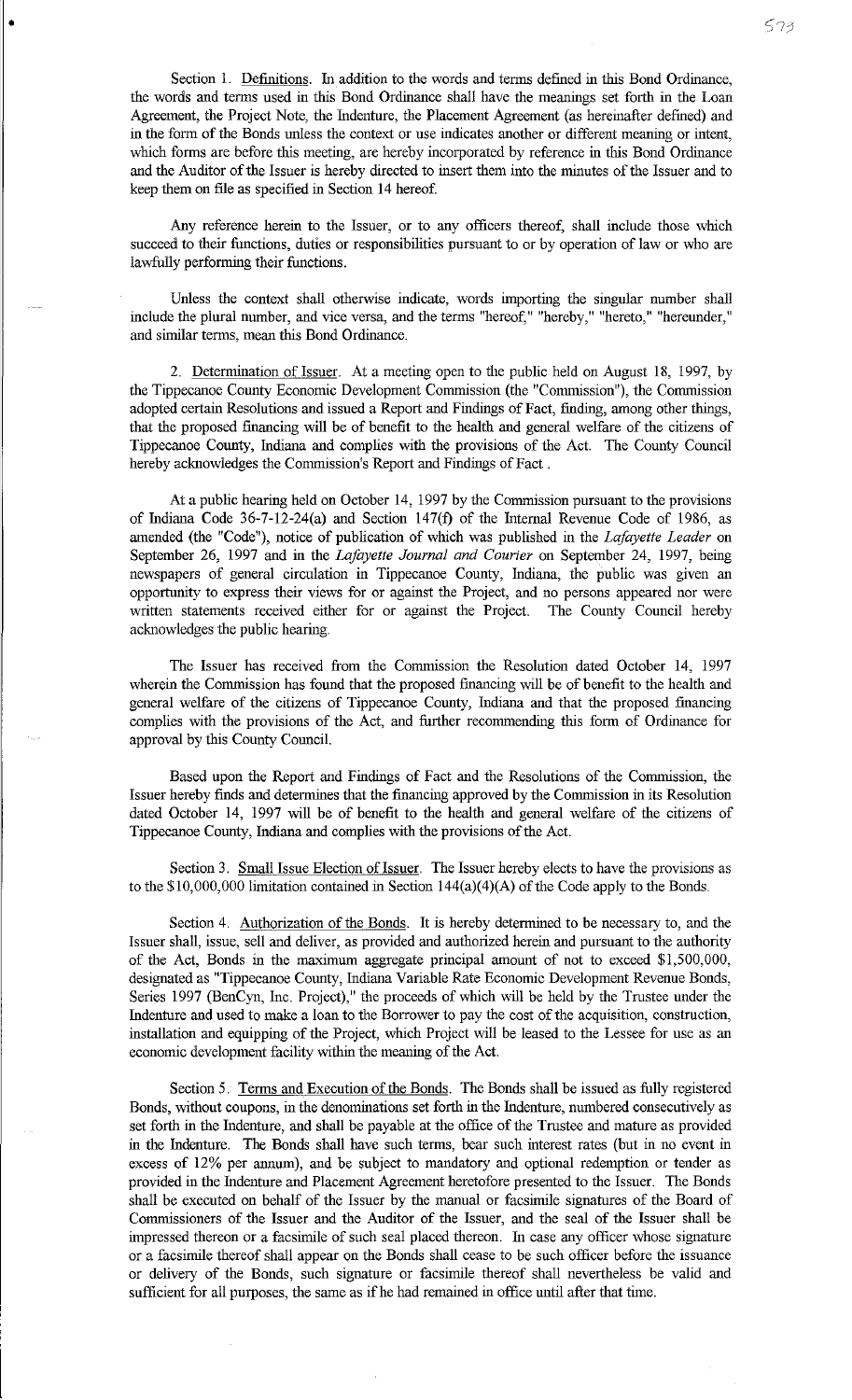The form of the Bonds submitted to this meeting, subject to appropriate insertions and revisions in order to comply with the provisions of the Indenture, be and the same is hereby approved, and when the same shall be executed on behalf of the Issuer by the appropriate officers thereof in the manner contemplated by the Indenture in an aggregate principal amount not to exceed \$1,500,000 shall represent the approved form of Bonds of the Issuer.

•

The Bonds are special, limited obligations of the Issuer payable solely from payments of principal of; premium, if any, and interest on the Bonds made by the Bank under the Letter of Credit or by the Borrower under the Project Note and the Loan Agreement except to the extent that the principal of, premium, if any, and interest on the Bonds may be paid out of money attributable to Bond proceeds or from temporary investments thereof.

Section 6. Sale of the Bonds. The Bonds will be privately placed by First Chicago Capital Markets, Inc. (the "Placement Agent"), at the purchase price set forth, and on the terms and conditions described in the Placement Agreement (the "Placement Agreement") among the Issuer, the Borrower and the Placement Agent.

Section 7. Arbitrage Provisions. Subject to the obligations of the Borrower and the Lessee set forth in the Loan Agreement, the Tax Compliance Certificate and the Principal User's Tax Certificate, the Issuer will use its best efforts to restrict the use of the proceeds of the Bonds in such a manner and to expectations at the time the Bonds are delivered to the purchasers thereof, so that they will not constitute arbitrage bonds under Section 148 of the Code and the regulations prescribed under that Section. The Board of Commissioners of the Issuer and the Auditor of the Issuer, or any other officer having responsibility with respect to the issuance of the Bonds, are authorized and directed, alone or in conjunction with any of the foregoing, or with any other officer, employee, consultant or agent of the Issuer, to deliver a certificate for inclusion in the transcript of proceedings for the Bonds, setting forth the facts, estimates and circumstances and reasonable expectations pertaining to said Section 148 and regulations thereunder.

Section 8. Loan Agreement. Project Note. Indenture, Lease Agreement. Preliminary Private Placement Memorandum, Private Placement Memorandum, Placement Agreement, and all other Documents to be Executed or Accepted by the Issuer. In order to better secure the payment of the principal of, premium, if any, and interest on the Bonds as the same shall become due and payable, the Board of Commissioners of the Issuer and the Auditor of the Issuer are authorized and directed to execute, acknowledge and deliver, in the name and on behalf of the Issuer, the Indenture, the Loan Agreement, Project Note and the Placement Agreement, and all other material documents and assignments to be executed or accepted by it in substantially the forms submitted to the Issuer or its counsel, which are hereby approved, with such changes therein not inconsistent with this Bond Ordinance and not substantially adverse to the Issuer as may be permitted by the Act and approved by the officers executing the same on behalf of the Issuer without farther approval of the County Council or of the Commission if such changes do not affect terms set forth in LC. 36-7-12-27(a)(l) through  $(a)(10)$ . The approval of such changes by such officers to the extent such are not substantially adverse to the Issuer, shall be conclusively evidenced by the execution or acceptance of receipt of any of the foregoing documents by such officers.

The Issuer approves the Lease Agreement, and hereby approves and ratifies the use and distribution of a Preliminary Private Placement Memorandum and a Private Placement Memorandum, in substantially the form submitted to the Issuer, in connection with the issuance, sale and delivery of the Bonds, and authorizes and directs the Board of Commissioners of the Issuer to sign the Private Placement Memorandum if so requested by counsel to the Placement Agent.

Section 9. Covenants of the Issuer. In addition to other covenants of the Issuer in this Bond Ordinance, the Issuer further covenants and agrees as follows:

(a) Payment of Principal, Premium and Interest. The Issuer will, solely from the sources herein provided, pay or cause to be paid the principal of, premium, if any, and interest on each and all Bonds on the dates, at the places and in the manner provided herein and in the Bonds, and in all other documents referred to herein.

(b) Performance of Covenants. Authority and Actions. The Issuer will at all times faithfully observe and perform all agreements, covenants, undertakings, stipulations and provisions contained in the Indenture, the Loan Agreement and the Placement Agreement executed and delivered, or received, under this Bond Ordinance, and in all other proceedings of the Issuer pertaining to the Indenture, the Loan Agreement and the Placement Agreement. The Issuer warrants and covenants that it is, and upon delivery of the Bonds will be, duly authorized by the laws of the State of Indiana, including particularly and without limitation, the Act, to issue the Bonds and to execute the Loan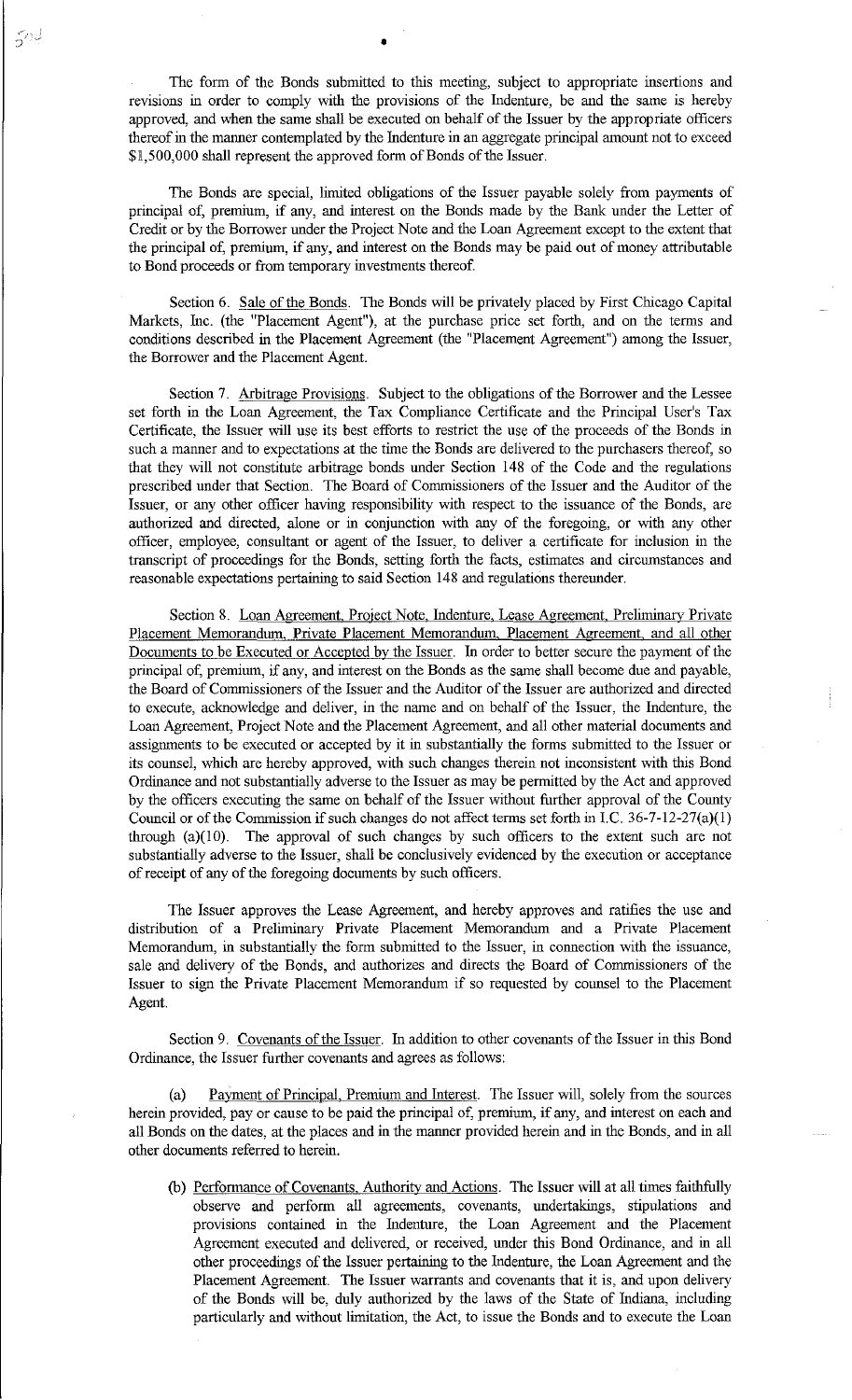Agreement, the Indenture and the Placement Agreement, and all other docmnents to be executed or received by it, to provide the security for payment of the principal of, premium, if any, and interest on the Bonds in the manner and to the extent herein set forth; that all actions on its part for the issuance of the Bonds and execution or acceptance and delivery of the Loan Agreement, the Indenture, the Placement Agreement and all other documents to be executed or accepted by it have been or will be duly and • effectively taken; and that the Bonds will be valid and enforceable special, limited obligations of the Issuer according to the terms thereof. Each provision of this Bond Ordinance, the Indenture, each Bond and all other documents to be executed by the Issuer is binding upon such officer of the Issuer as may from time to time have the authority under law to take such actions as may be necessary to perform all or any part of the duty required by such provision; and each duty of the Issuer and of its officers and employees undertaken pursuant to such proceedings for the Bonds and all other documents to be executed by the Issuer is established as a duty of the Issuer and of each such officer and employee having authority to perform such duty.

Section 10. No Personal Liability. No recourse under or upon any obligation, covenant, acceptance or agreement contained in this Bond Ordinance, or in the Bonds, the Loan Agreement, the Indenture, the Placement Agreement, or under any judgment obtained against the Issuer or by the enforcement of any assessment or by any legal or equitable proceeding by virtue of any constitution or statute or otherwise, or under any circumstances, under or independent of the Loan Agreement, shall be had against any member, director, or officer or attorney, as such, past, present, or future, of the Issuer, either directly or through the Issuer, or otherwise, for the payment for or to the Issuer or any receiver thereof, or for or to any holder of the Bonds secured thereby, or otherwise, of any sum that may be due and unpaid by the Issuer upon any of such Bonds. Any and all personal liability of every nature, whether at common law or in equity, or by statute or by constitution or otherwise, of any such member, director, or officer or attorney, as such, to respond by reason of any act or omission on his or her part, or otherwise, for, directly or indirectly, the payment for or to the Issuer or any receiver thereof, or for or to any owner or holder of the Bonds, or otherwise, of any sum that may remain due and unpaid upon the Bonds hereby secured or any of them, shall be expressly waived and released as a condition of and consideration for the execution and delivery of the Loan Agreement, the Indenture and the Placement Agreement, and the issuance of the Bonds.

Section 11. No Debt or Tax Pledge. The Bonds shall not constitute a debt or pledge of the faith and credit of the Issuer, the State or any political subdivision thereof, and the holders or owners thereof shall have no right to have taxes levied by the Issuer, the State or of any political subdivision, for the payment of the principal thereof or interest thereon. Moneys raised by taxation shall not be obligated or pledged for the payment of principal of or interest on the Bonds, and the Bonds shall be payable solely from the revenues and security interests pledged for their payment as authorized by the Indenture.

Section 12. Severability. If any section, paragraph or provision of this Bond Ordinance shall be held to be invalid or unenforceable for any reason, the invalidity or unenforceability of such section, paragraph or provision shall not affect any of the remaining provisions of this Bond Ordinance.

Section 13. Repeal of Conflicting Ordinances and Resolutions. All ordinances, resolutions and orders, or parts thereof, in conflict with the provisions of this Bond Ordinance are, to the extent of such conflict, hereby repealed.

Section 14. Public Inspection. A copy of the Loan Agreement, the Indenture, the Placement Agreement, the Preliminary Private Placement Memorandum, the Private Placement Memorandum and the form of the Tippecanoe County, Indiana Variable Rate Economic Development Revenue Bonds, Series 1997 (BenCyn, Inc. Project) is available for public inspection upon request to the Auditor of the Issuer.

Section 15. Compliance with Open Door Law. It is hereby determined that all formal actions of the County Council relating to the adoption of this Bond Ordinance were taken in an open meeting of the County Council, that all deliberations of the County Council and of its committees, if any, which resulted in formal action, were in meetings open to the public, and that all such meetings were convened, held and conducted in compliance with applicable legal requirements, including Indiana Code 5-14-1.5, et seq., as supplemented and amended.

Section 16. Effective Date. This Bond Ordinance shall be in full force and effect upon compliance with Indiana Code 36-2-4 et seq.

Passed on the first reading this  $14<sup>th</sup>$  day of October, 1997.